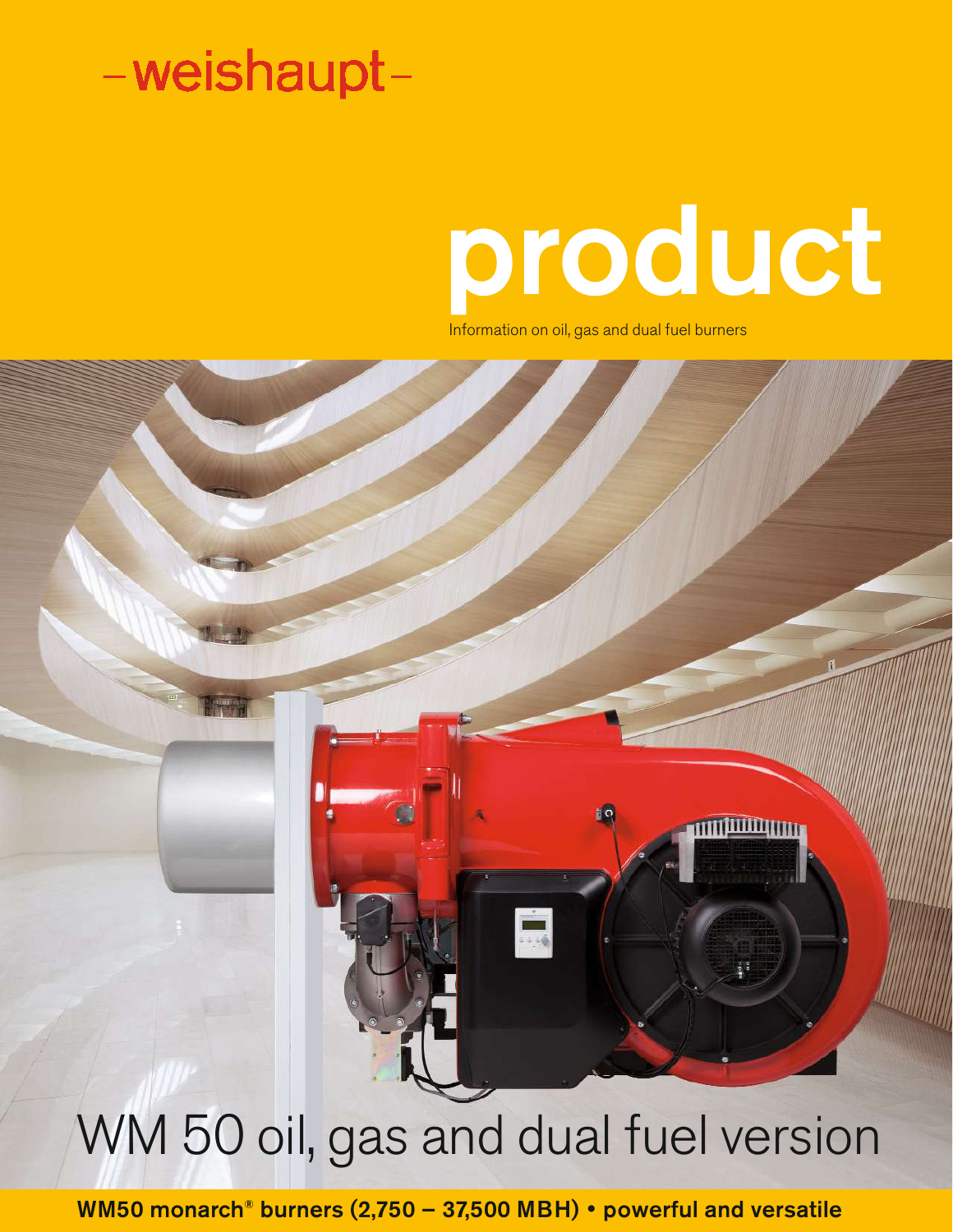### Progress and tradition: The latest monarch® burner



*The Monarch® Trademark has represented performance and quality in burner industry for over 50 years*

For over five decades, Weishaupt monarch® series burners have been used at various heating and industrial process applications. Over this period of time, they have built an excellent reputation for Weishaupt.

The latest monarch® series is writing the next chapter in this success story. Its combination of ultra-modern technology and compact construction helps to make this burner universally adaptable to various applications.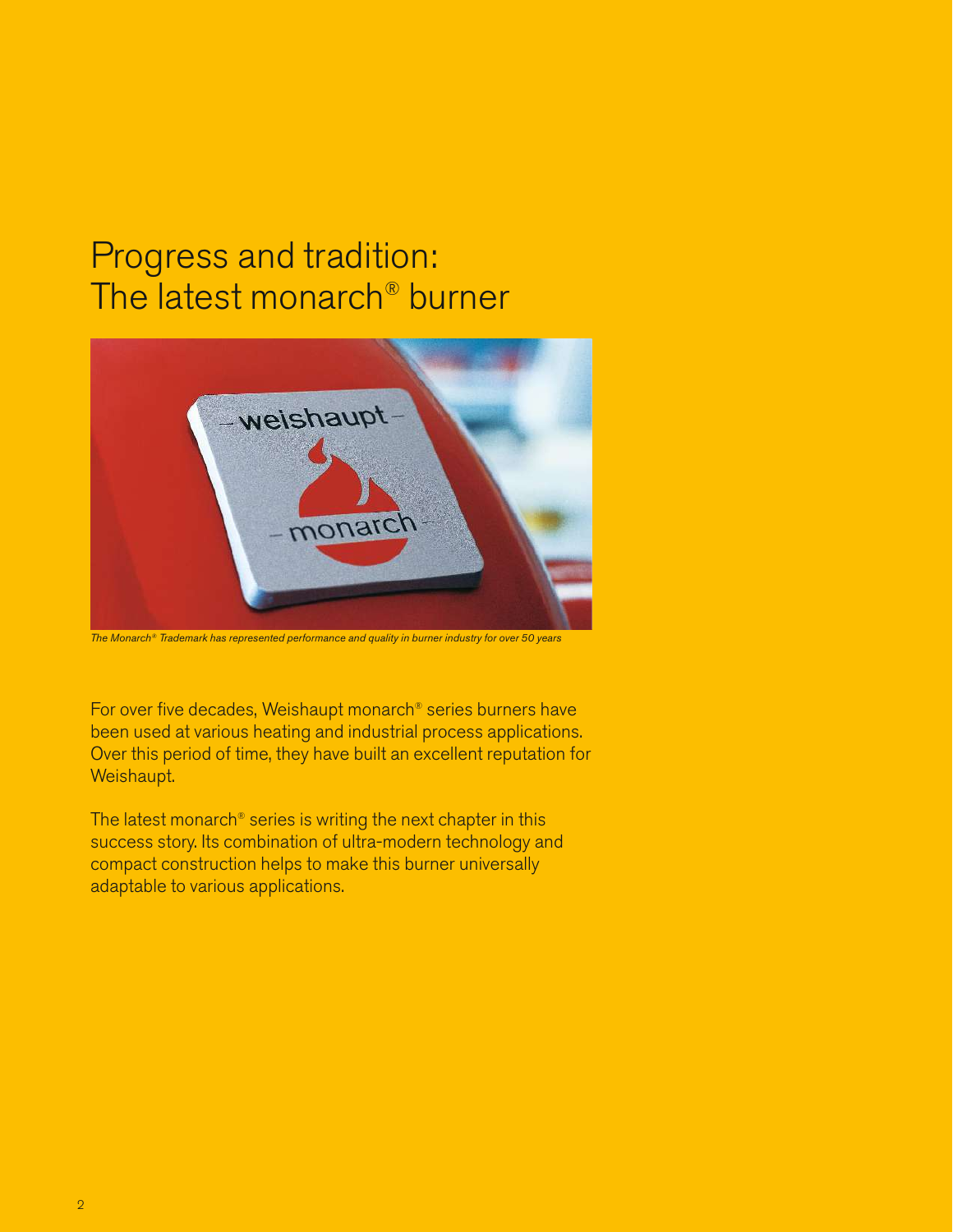Digital combustion management system ensures economical and reliable burner operation. The controls are easy to use.

### Digital. Compact. Quiet.

The aerodynamic housing and special air intake geometry enable higher capacity with smaller dimensions.

The latest monarch® burners' compact monobloc housing provides a lot of power, thanks to the specially developed fan unit.

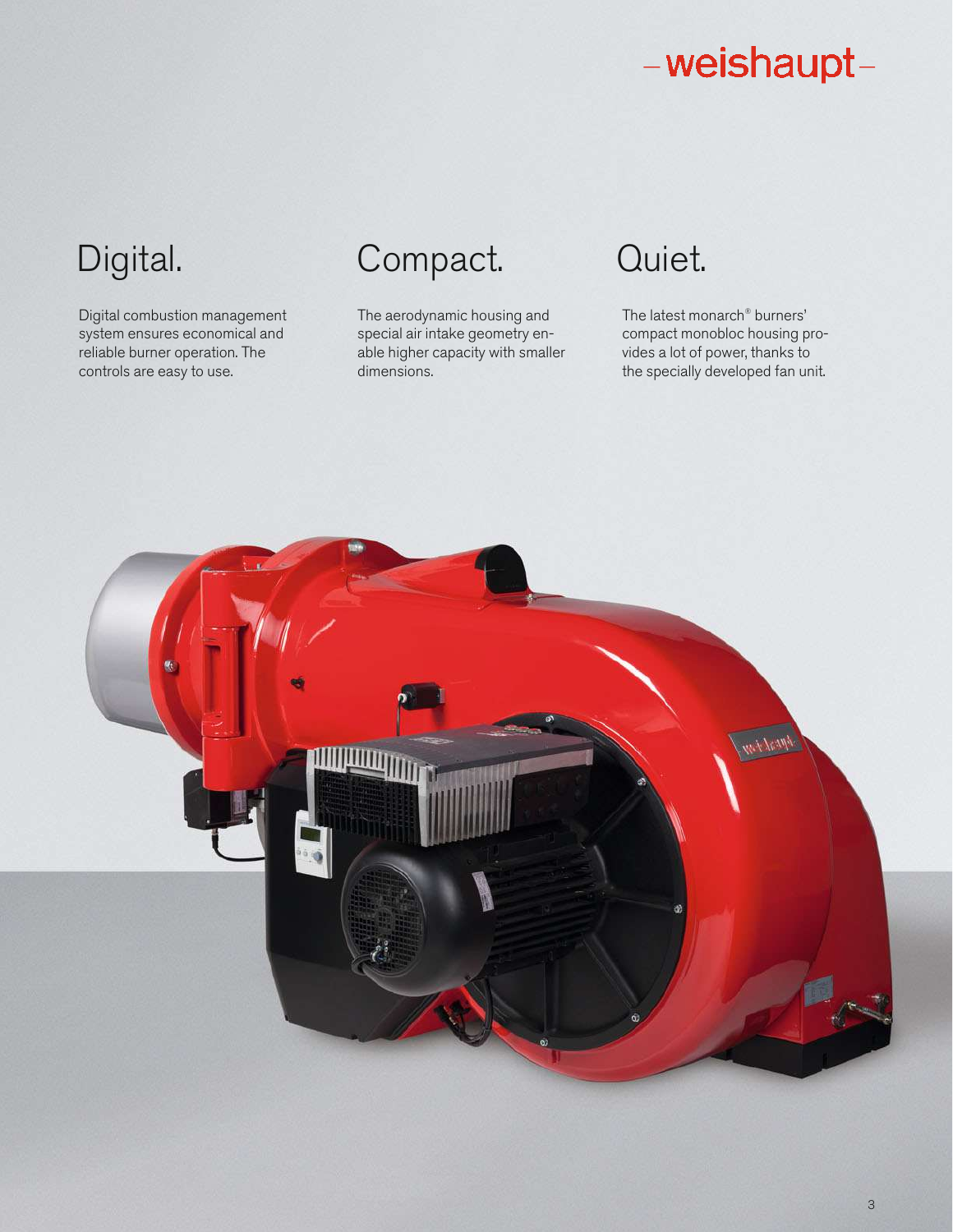### **Digital**

#### Digital combustion management means optimum combustion results, always repeatable operating points and easy to operate.

Weishaupt WM 50 series oil, gas and dual fuel burners are equipped with electronic fuel air ratio controller and digital combustion manager as standard. Modern heating applications require precise and continuously repeatable proper mixture of fuel and air. Only this way, optimum combustion values can be guaranteed over extended periods of time.

#### Simple operation

Programming of burner function is performed via the display and control unit. The unit is connected to the combustion manager via a BUS system.

#### Flexible communication possibilities

The integrated interface makes it possible to receive and send all required information and control commands from and to the BMS system. If required, a modem can be installed so that remote monitoring and remote diagnostic function can be activated.

#### Communication with remote control system or with BMS system

The system supports several communication protocols for connecting to BMS system if data has to be exchanged between burners and other heating systems with PLC devices. For control and management functions, Weishaupt offers ProGraf NT – a software product that provides real time solution to meet all requirements.

#### Advantages of new technology

Digital combustion management makes burner operation user friendly and reliable. The most important benefits are:

- No additional burner controls are required since this function is already taken care by the combustion manager. Fuses and eventually mains dis-connect switch are the only addi-tional items required.
- Less installation work means less errors: the burners are tested as a complete unit at the factory.
- Commissioning and service work take less time. The initial presetting of the burner is carried out at the factory. On site, only the site specific operating points have to be adjusted.

| <b>System overview</b><br><b>Digital Combustion Management</b>                  | <b>W-FM 100</b> | <b>W-FM 200</b> |  |
|---------------------------------------------------------------------------------|-----------------|-----------------|--|
| Combustion manager for intermittent operation                                   |                 |                 |  |
| Combustion manager for continuous operation                                     |                 |                 |  |
| Flame sensor for intermittent operation                                         | ION/QRI/QRB     | ION/QRI/QRB     |  |
| Flame sensor for continuous operation                                           | ION/QRI/QRA73   | ION/QRI/QRA73   |  |
| Number of actuator (max.)                                                       | 4 pcs           | 6 pcs           |  |
| Actuator with stepping motor                                                    |                 |                 |  |
| Compatible with Variable Speed Drive operation                                  |                 | $\circ$         |  |
| $O_2$ -Trim (optional)                                                          |                 | $\circ$         |  |
| Single fuel operation                                                           |                 |                 |  |
| Dual fuel operation                                                             |                 |                 |  |
| Valve proving system for gas valves                                             |                 |                 |  |
| Integrated self tuning PID-Modulating controller for<br>Temperature or Pressure |                 |                 |  |
| Removable ABE control unit (max. distance)                                      | 325 ft (100 m)  | 325 ft (100 m)  |  |
| Fuel meter interface                                                            |                 |                 |  |
| Combustion efficiency display (w/ optional sensor)                              |                 |                 |  |
| eBUS / MOD BUS interface                                                        |                 |                 |  |
| PC interface                                                                    |                 |                 |  |
| • Standard<br>O Optional                                                        |                 |                 |  |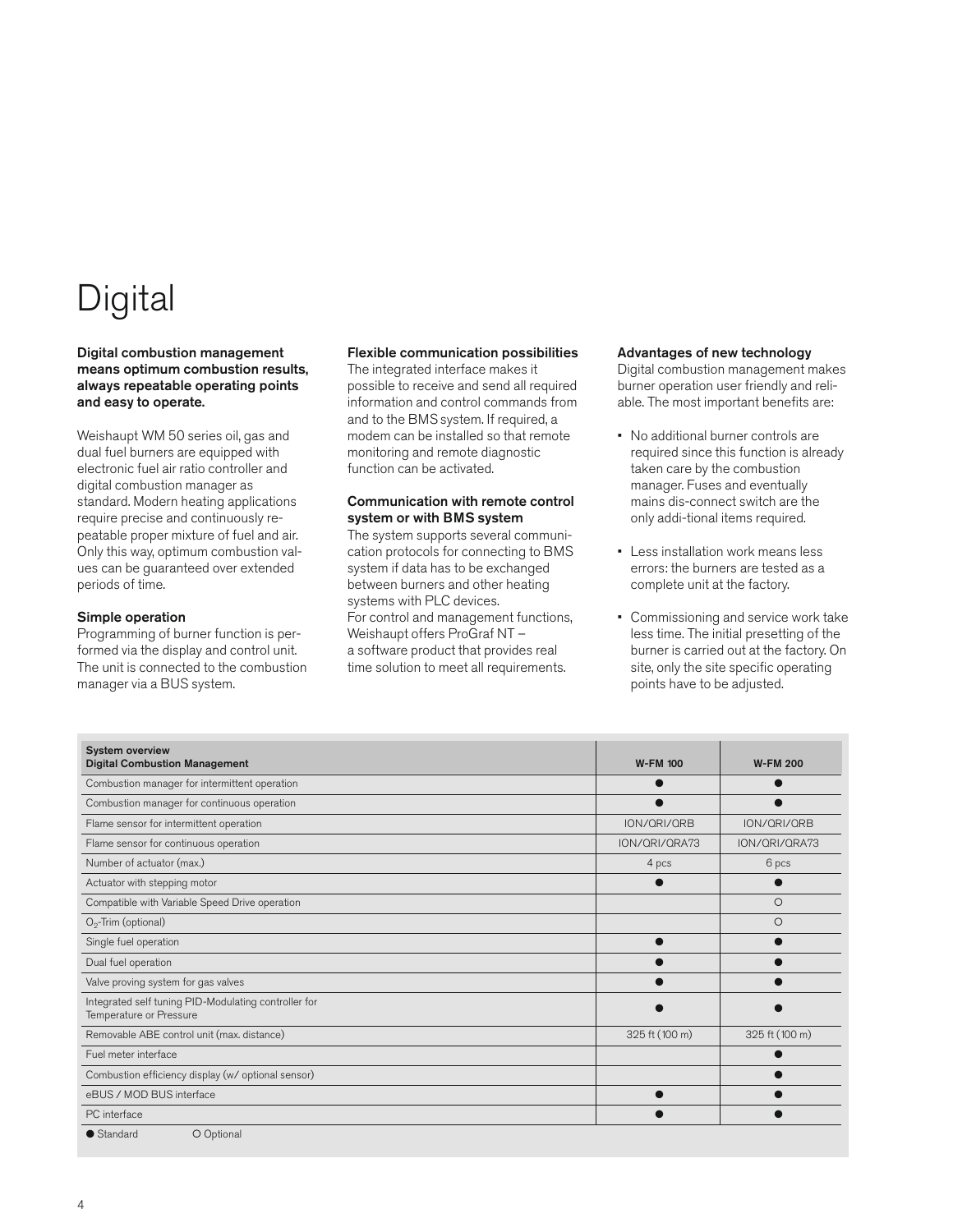

*Typical schematic of burner with W-FM 200*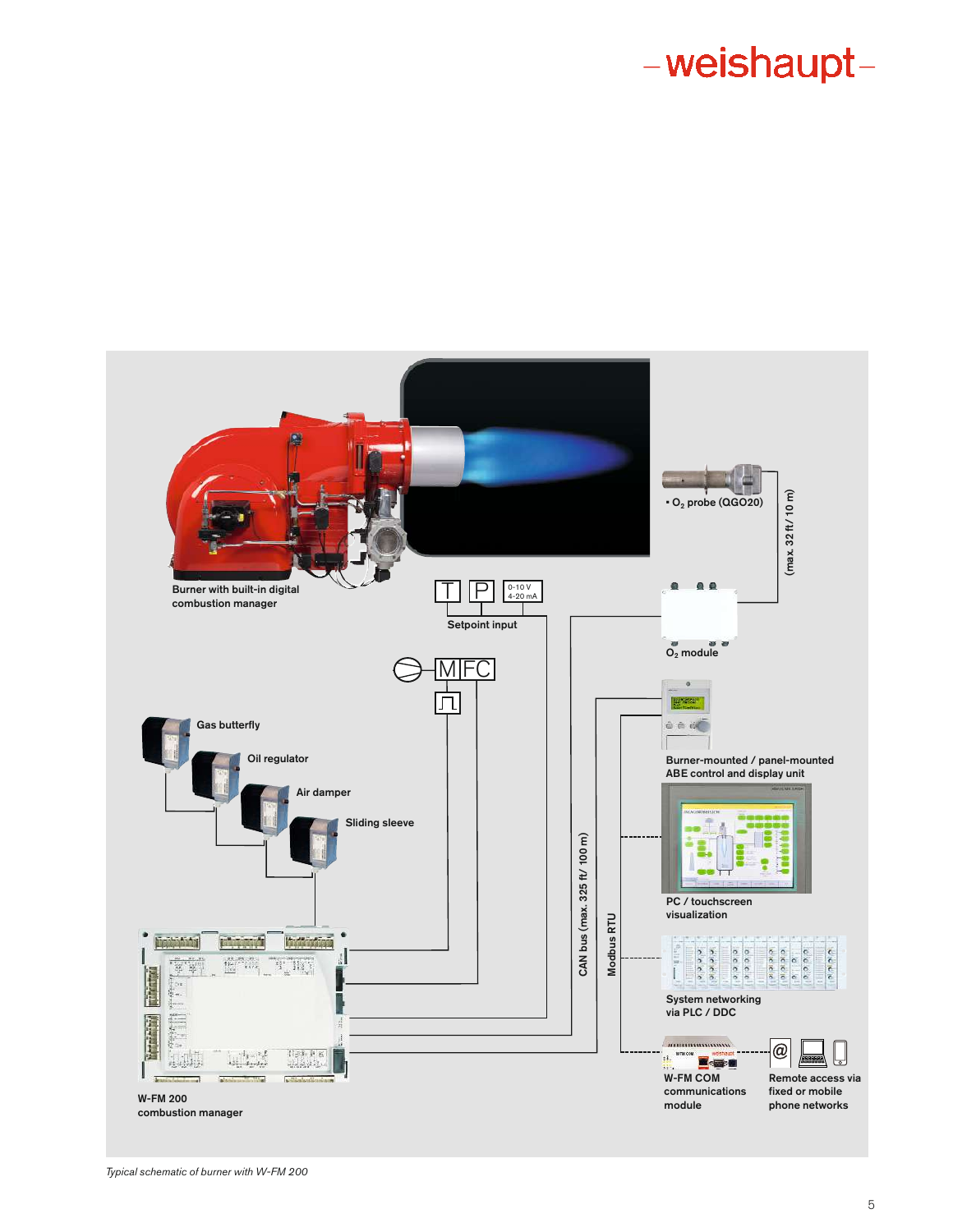### Compact and Quiet

The newly developed Weishaupt monarch® WM 50 burner is compact, efficient and quiet. It is the continuation of the 50 years success history of the legendary monarch® series.

#### Advanced blower fan technology

Right from early development phase of this new burner generation, future oriented blower fan technology has been utilized to achieve a compact, streamined design and low operating noise.

#### Innovative air damper control

The newly developed air damper control provides a high degree of linearity over the entire operating range.

### Reduced noise level

Right from the earliest developmental stage of this new burner generation, particular emphasis was placed on low operational noise level.

#### Quick commissioning, easy maintenance

All WM 50 burners are equipped with a modulating sliding sleeve driven by a dedicated stepping motor. Position adjustment is to be performed via commissioning program in the combustion manager.

Despite its compact design all components such as oil nozzles, mixing head, air damper and combustion manager are easily accessible. Therefore maintenance and service work can be performed easily and quickly. The standard hinged flange provides easy access for service/ maintenance works.

Matching to various combustion chamber geometries can be performed directly on the burner. The flame and the ignition process can be observed via the integrated viewing port.

#### Flexible control capability

Weishaupt WM 50 burners are suitable for sliding-two-stage or modulating operation, depending on the type of modulating controller. Throughout its operating range burner's output is matched to the heat demand.

These multiple control options make the WM 50 universally adaptable to various applications. Thus results in a smooth, trouble free start and reliable operation.

#### NR version

WM 50 burners come standard with NR mixing head assembly for gas and dual fuel burners.

Compliance to certain emission requirement is also dependant on combustion chamber geometry, volume loading and design of the combustion system.

#### Suitable fuels

Natural gas Propane Light Oil #2 according to ASTM D396

Different type of fuel requires written confirmation from Weishaupt.

#### Applications

Weishaupt WM 50 oil, gas and dual fuel burners are suitable to be used for the following:

- Installation on heat exchanger
- Hot water boiler
- Steam boiler and high pressure hot water boiler
- Intermittent and continuous operation
- Hot air generator

The combustion air must be free from any aggressive substances (Halogen, Chloride, Fluoride, etc) and contamination (dust, building materials, vapours, etc). For many cases an external air ducting to the burner is recommended as an option.

#### Permissible ambient conditions:

- Ambient temperature
	- $-10$  to  $+40$  °C (14 to 104F)
	- $-15$  to  $+40$  °C (5 to 104F)
- Air humidity: max. 80 % relative humidity, no condensation
- Suitable only for indoor operation
- For installation in unheated rooms under some circumstances special solutions are required (contact Weishaupt)

Any discrepancy from the above described applications requires written confirmation from Weishaupt Corporation. The maintenance interval could be shortened according to conditions where the burners are installed.

### Approvals

WM 50 series burners are in compliance with most European and North American applicable standards.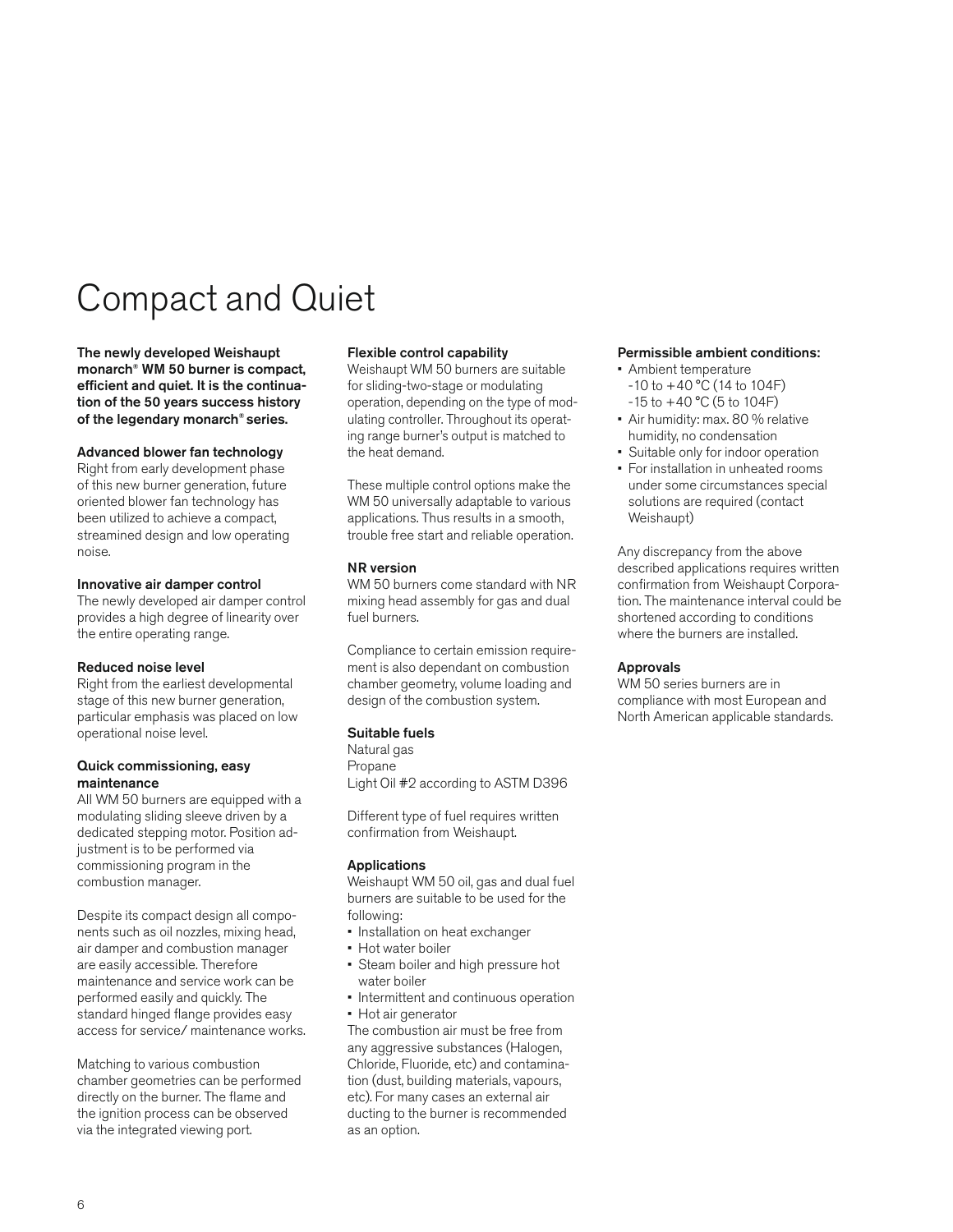#### The most important advantages at a glance:

- Digital combustion management with electronic fuel air ratio controller
- Quiet operation due to air inlet equipped with sound absorbing material as standard
- High performance blower due to specially designed blower geometry and air damper control system
- All WM 50 burners are equipped with modulating sliding sleeve to match required firing rate
- Protection class IP 54 as standard
- Electromagnetic clutch included as standard on dual fuel burners (WM-GL50)
- Easy access to all components, such as: mixing head, air damper and combustion manager
- Safe operation with sliding two stage/ modulating operation as standard depending on type of modulating controller
- Computer aided function test of each individual burner in factory
- Excellent price to performance ratio
- Worldwide service network



*WM-GL50 version ZM-R-NR*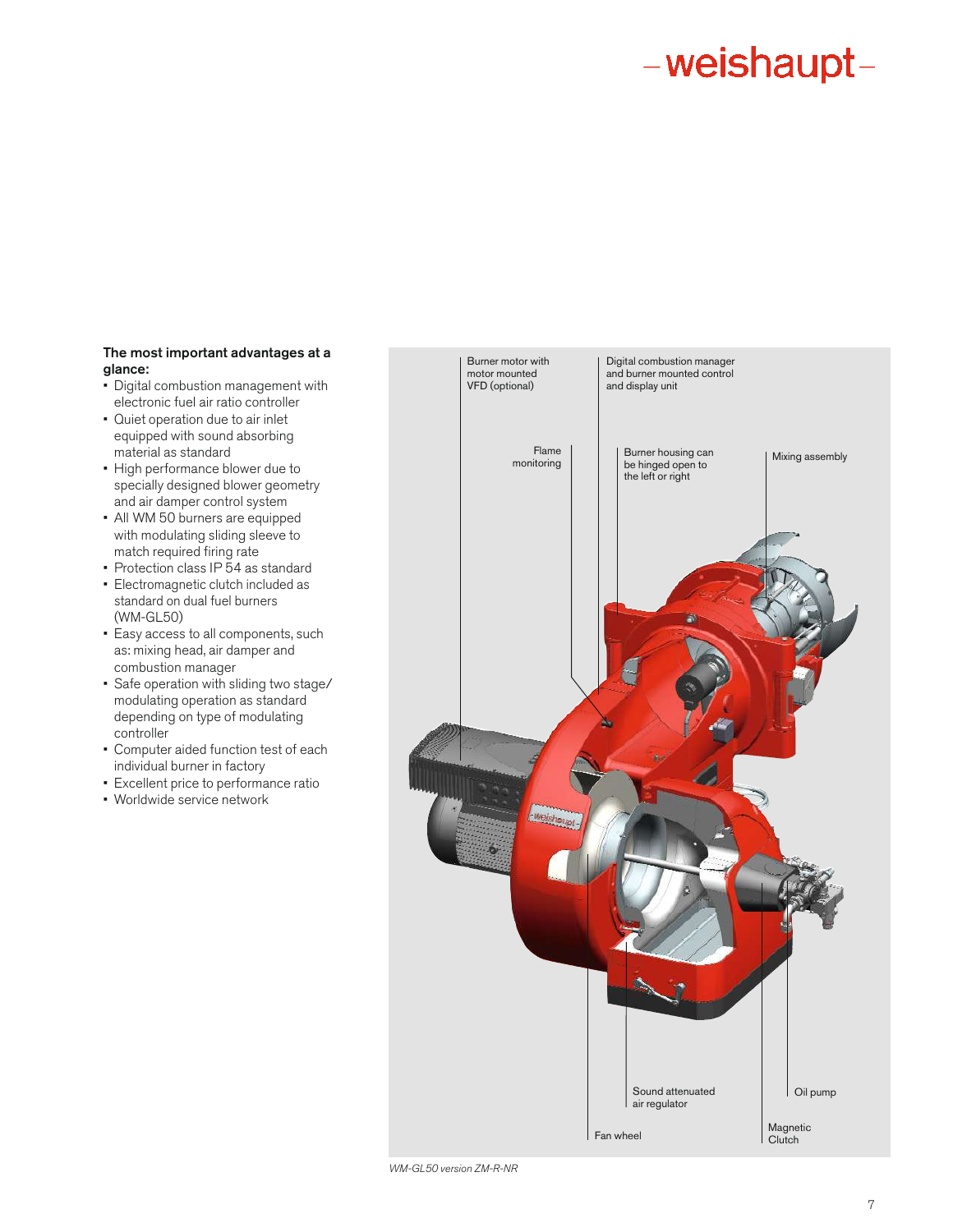### Overview of operating modes Burner's nomenclature

#### Operation with oil

#### Sliding-two-stage or modulating operation (R)

- Burner ignites at dedicated ignition position by opening oil solenoid valves
- A digital stepping motor drives the oil regulator to high fire
- Capacity regulation between low and high fire achieved by opening and closing of the oil regulator
- Modulating operation:
- W-FM 100 with integral load controller
- W-FM 200



### Operation with gas

#### Sliding-two-stage or modulating operation (ZM)

- Stepping motors adjust the capacity between low and high fire depending on the heat demand
- There is a gradual change between both operating points. There are no sudden, large changes in fuel throughput.
- Modulating operation:
- W-FM 100 with integral load controller
- W-FM 200

| <b>Fuel</b>    |                   | Oil        | Gas               |            |  |  |
|----------------|-------------------|------------|-------------------|------------|--|--|
| <b>Version</b> | sliding-two-stage | modulating | sliding-two-stage | modulating |  |  |
| ZM-NR          |                   |            |                   |            |  |  |
| ZM-R-NR        |                   |            |                   |            |  |  |

 $LF = Lowfire$ IGN = Ignition

### Nomenclatures



Capacity

Size

 $L = #2$  oil Weishaupt monarch® burner series

Revision

### WM – GL50 / 2 –A / ZM – R – NR



8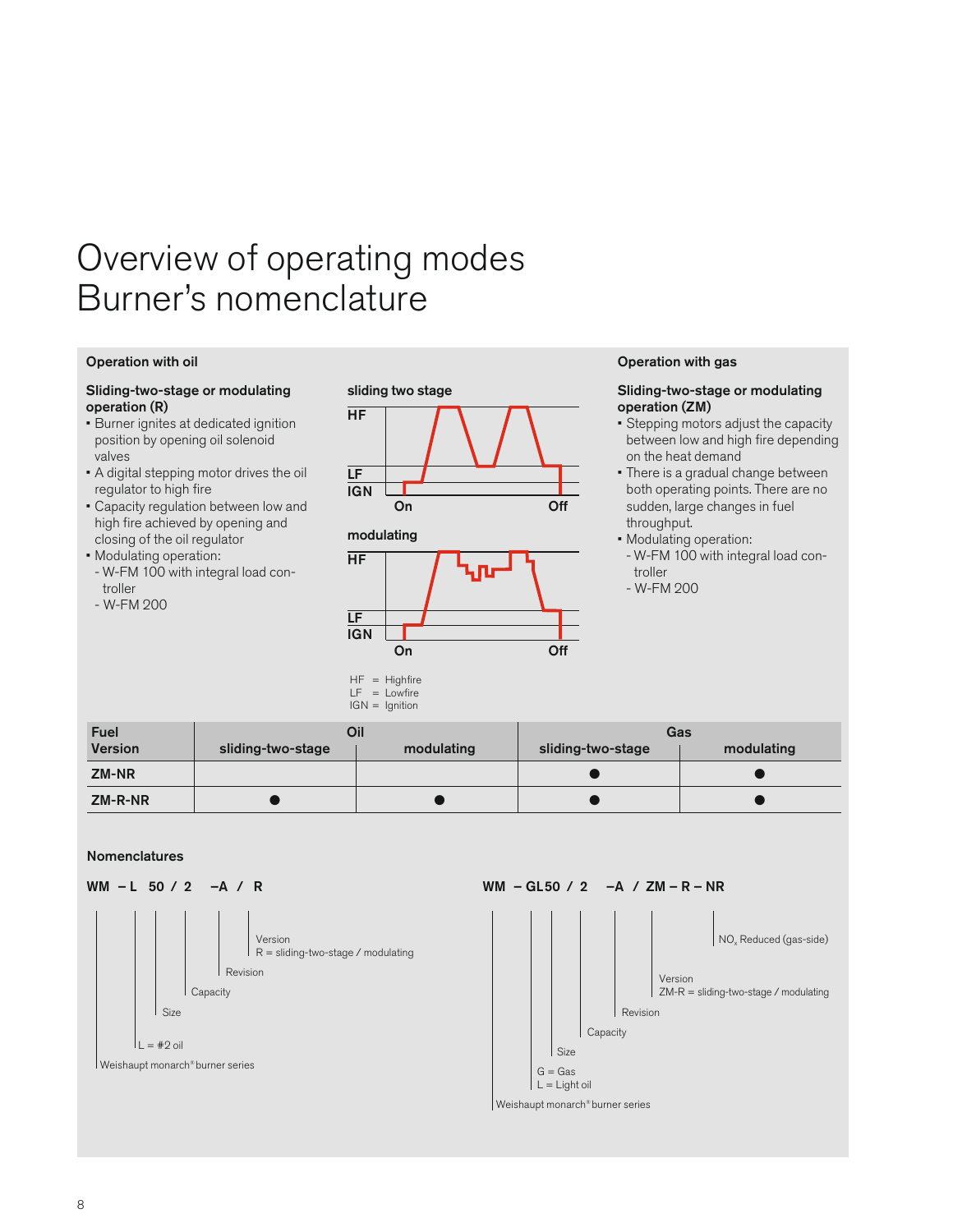### Burner selection WM-L50, version R



### Burner order numbers

| R | 215 520 10 |
|---|------------|
| R | 211 520 20 |
|   |            |



The firing rates are based on an installation altitude of 1,640 ft (500 m). A reduction of burner capacity of 1 % for every 325 ft (100 m) should be taken into consideration in case of installation altitude above 0 ft.

Voltages and frequencies:

The burners are equipped with three phase motor in 208 - 600 V, 60 Hz as standard. Different voltage and frequency are available upon request.

Standard burner motor: Insulation class F, protection IP 54.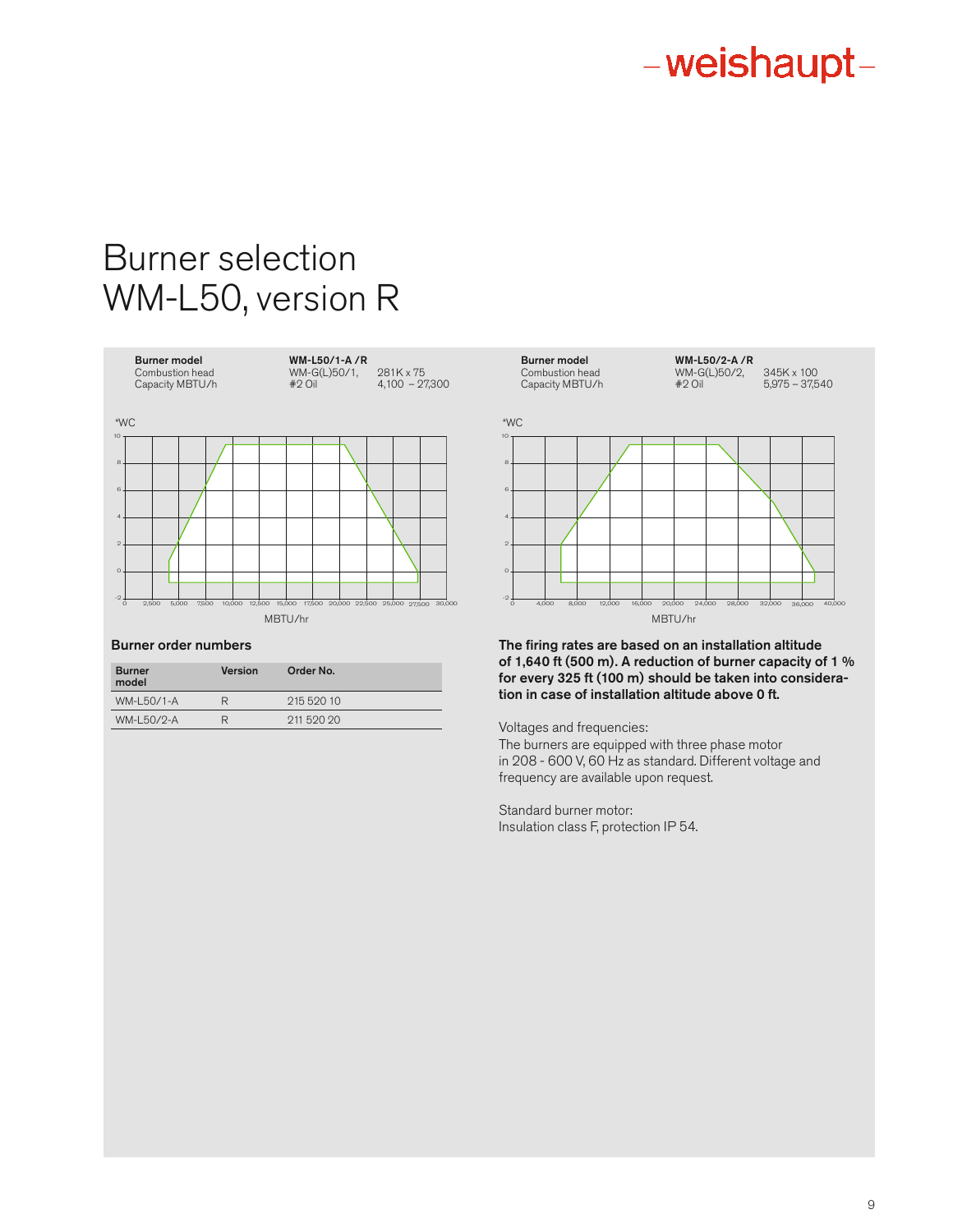### Burner selection WM-G(L)50, versions ZM-NR and ZM-R-NR



-2 0 2 4 6 0 4,000 8,000 12,000 16,000 20,000 24,000 28,000 32,000 36,000 40,000 8 10 36,000 Burner model WM-G50/2-A ZM-NR **WM-GL50/2-A ZM-R-NR**<br>WM-G(L)50/2, 345K x 100 Combustion head WM-G(L)50/2, 345K x 100<br>Capacity MBTU/h Natural gas 3,415 - 37,540 Capacity MBTU/h Natural gas<br>Propane<br>#2 Oil  $4,780 - 37,540$  $5.975 - 37.540$ MBTU/hr "WC

The firing rates are based on an installation altitude of 0 ft (0 m). A reduction of burner capacity of 1 % for every 325 ft (100 m) should be taken into consideration in case of installation altitude above 0 ft.

Voltages and frequencies:

The burners are equipped with three phase motor in 208 - 600 V, 60 Hz as standard. Different voltage and frequency are available upon request.

Standard burner motor: Insulation class F, protection IP 54.

### Burner order numbers

| <b>Burner</b><br>model | <b>Version</b> | Order No.  | <b>Burner</b><br>model | Version | Order No.  |
|------------------------|----------------|------------|------------------------|---------|------------|
| WM-G50/1-A             | ZM-NR          | 217 520 13 | $WM-GL50/1-A$          | 7M-R-NR | 218 520 13 |
| WM-G50/2-A             | ZM-NR          | 917 590 14 | WM-GL50/2-A            | 7M-R-NR | 218 520 14 |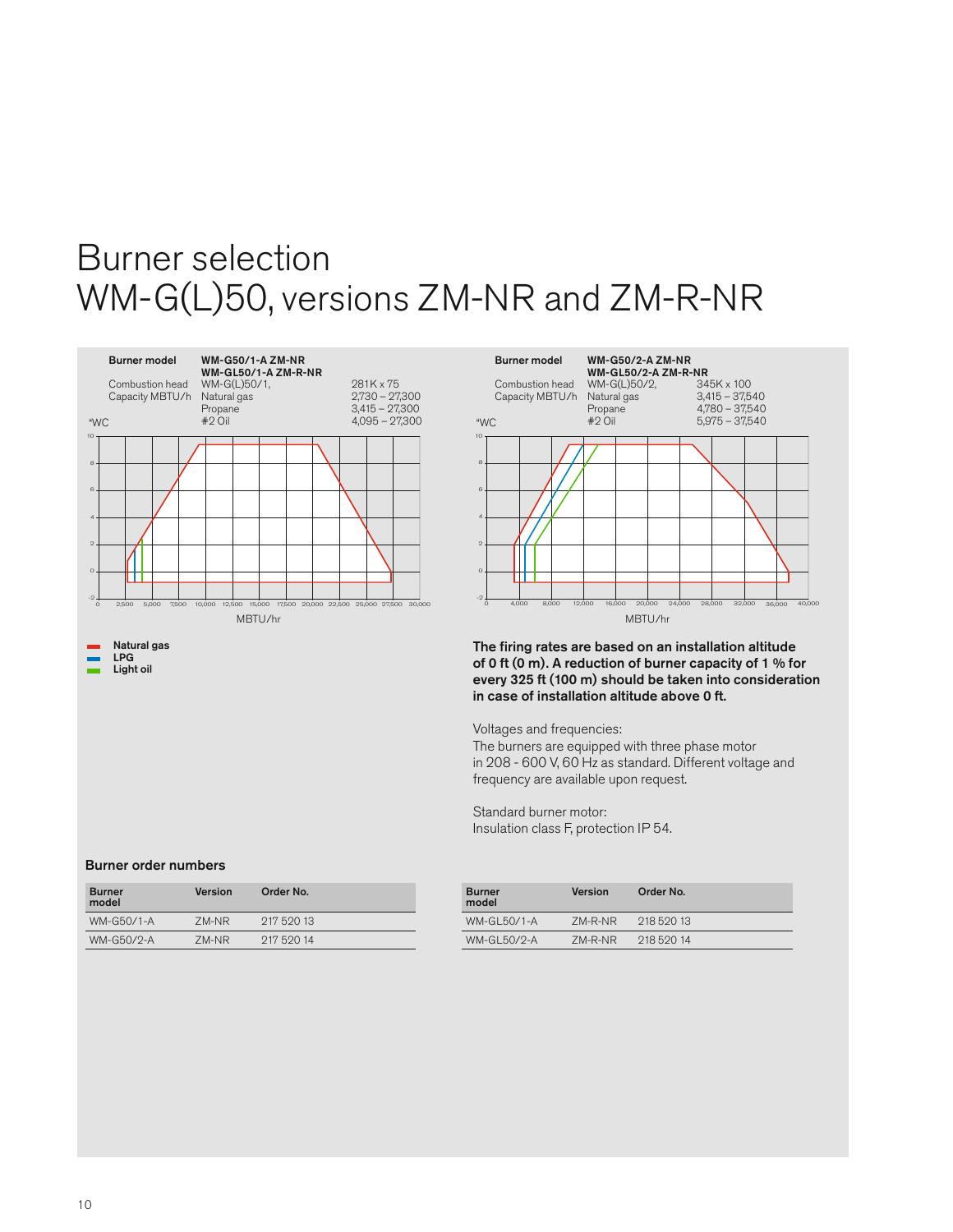### Standard scope of supply

| <b>Description</b>                                                                                                                                                                                                                                                                                                             | <b>WM-L50 R</b> | WM-G50 ZM-NR | WM-GL50 ZM-R-NR |
|--------------------------------------------------------------------------------------------------------------------------------------------------------------------------------------------------------------------------------------------------------------------------------------------------------------------------------|-----------------|--------------|-----------------|
| Burner housing, hinged flange, housing cover, Weishaupt burner<br>motor, air inlet housing, fan wheel, combustion head, ignition unit,<br>ignition cable, ignition electrodes, combustion manager with<br>display and operating unit, flame sensor, actuators, flange gasket,<br>limit switch on hinged flange, mounting studs |                 |              |                 |
| Digital combustion manager W-FM 100<br>W-FM 200                                                                                                                                                                                                                                                                                | $\left($        |              |                 |
| Two main gas safety shut off valves                                                                                                                                                                                                                                                                                            |                 |              |                 |
| Gas butterfly valve                                                                                                                                                                                                                                                                                                            |                 |              |                 |
| Air pressure switch                                                                                                                                                                                                                                                                                                            | $\circ$         |              |                 |
| Low and high gas pressure switches                                                                                                                                                                                                                                                                                             |                 |              |                 |
| Modulating sliding sleeve                                                                                                                                                                                                                                                                                                      |                 |              |                 |
| Actuators for electronic fuel air ratio controller W-FM:<br>Air damper stepping motor<br>Gas butterfly valve stepping motor<br>Oil regulator stepping motor<br>Sliding sleeve stepping motor                                                                                                                                   |                 |              |                 |
| Oil pressure switch in return                                                                                                                                                                                                                                                                                                  |                 |              |                 |
| Burner mounted oil pump                                                                                                                                                                                                                                                                                                        |                 |              |                 |
| Oil hoses                                                                                                                                                                                                                                                                                                                      |                 |              |                 |
| 2 oil solenoid valves, oil regulator, nozzle head with solenoid valve,<br>premounted spill type nozzle and safety shut-off device                                                                                                                                                                                              |                 |              |                 |
| Electromagnetic clutch                                                                                                                                                                                                                                                                                                         | $\circ$         |              |                 |
| IP 54 protection                                                                                                                                                                                                                                                                                                               |                 |              |                 |

● Standard<br>○ Optional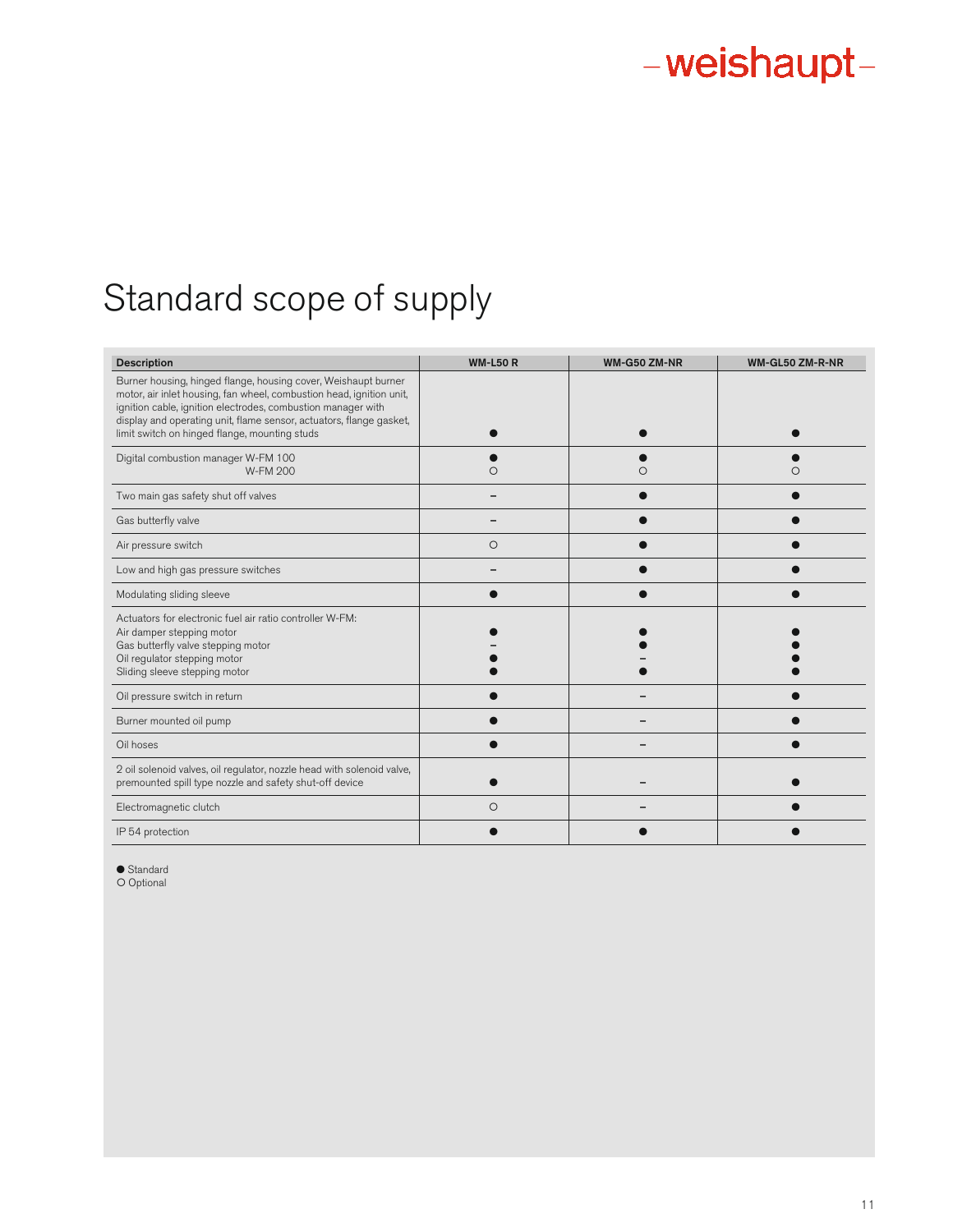### Accessories WM-L50, version R and WM-G50, version ZM-NR

| <b>Version R</b>                                                                                                                        |                 | <b>WM-L50/1-A</b> | <b>WM-L50/2-A</b> |
|-----------------------------------------------------------------------------------------------------------------------------------------|-----------------|-------------------|-------------------|
| Combustion head extension                                                                                                               | by 6" (150 mm)  | on request        | on request        |
|                                                                                                                                         | by 12" (300 mm) | on request        | on request        |
| Air inlet flange for duct connection, with additional air pressure switch                                                               |                 | on request        | on request        |
| Air pressure switch                                                                                                                     |                 | on request        | on request        |
| W-FM 100 supplied loose                                                                                                                 |                 | 210 032 08        | 210 032 08        |
| W-FM 200 in lieu of W-FM 100 with built in modulating controller,<br>analog signal convertor and VFD module with optional fuel metering | fitted          | 210 032 09        | 210 032 09        |
|                                                                                                                                         | loose           | 21003210          | 210 032 10        |
| Low and high oil pressure switches in supply line                                                                                       |                 | on request        | on request        |
| ORI flame sensor in lieu of ORB                                                                                                         |                 | 210 030 24        | 210 030 24        |
| VFD with motor mounted frequency drive (W-FM 200 required)                                                                              |                 | on request        | on request        |
| VFD with remote frequency drive (W-FM 200 required)                                                                                     |                 | on request        | on request        |
| Special voltage                                                                                                                         |                 | on request        | on request        |

| <b>Version ZM-NR</b>                                                             |                 | <b>WM-G50/1-A</b> | <b>WM-G50/2-A</b> |
|----------------------------------------------------------------------------------|-----------------|-------------------|-------------------|
| Combustion head extension                                                        | by 6" (150 mm)  | on request        | on request        |
|                                                                                  | by 12" (300 mm) | on request        | on request        |
| Solenoid valve for air pressure switch test for continuous-run fan or post-purge | 25003021        | 250 030 21        |                   |
| Air inlet flange for duct connection, with additional air pressure switch        | on request      | on request        |                   |
| W-FM 100 supplied loose                                                          | 210 032 08      | 210 032 08        |                   |
| W-FM 200 in lieu of W-FM 100 with built in modulating controller,                |                 |                   |                   |
| analog signal convertor and VFD module with optional fuel metering               | fitted          | 210 032 09        | 210 032 09        |
|                                                                                  | loose           | 210 032 10        | 210 032 10        |
| VFD with motor mounted frequency drive (W-FM 200 required)                       |                 | on request        | on request        |
| VFD with remote frequency drive (W-FM 200 required)                              | on request      | on request        |                   |
| Offset gas butterfly valve for vertical firing                                   |                 | on request        | on request        |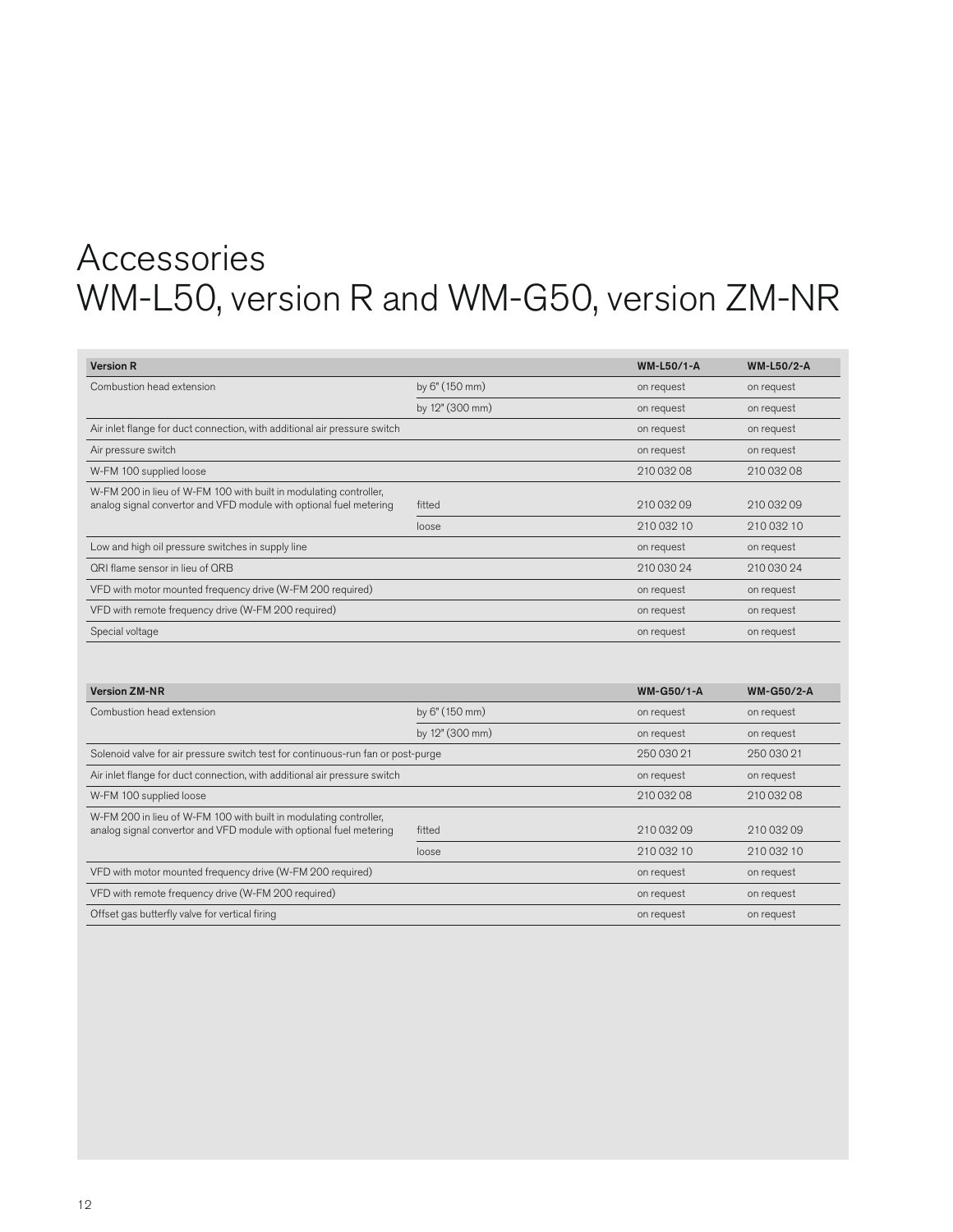### Accessories WM-GL50, version ZM-R-NR

| <b>Version ZM-R-NR</b>                                                                                                                  |                 | <b>WM-GL50/1-A</b> | <b>WM-GL50/2-A</b> |
|-----------------------------------------------------------------------------------------------------------------------------------------|-----------------|--------------------|--------------------|
| Combustion head extension                                                                                                               | by 6" (150 mm)  | on request         | on request         |
|                                                                                                                                         | by 12" (300 mm) | on request         | on request         |
| Solenoid valve for air pressure switch test for continuous-run fan or post-purge                                                        |                 | 250 030 21         | 250 030 21         |
| Air inlet flange for duct connection, with additional air pressure switch                                                               | on request      | on request         |                    |
| Low and high oil pressure switches in supply line                                                                                       |                 | on request         | on request         |
| W-FM 100 supplied loose                                                                                                                 |                 | 210 032 08         | 210 032 08         |
| W-FM 200 in lieu of W-FM 100 with built in modulating controller,<br>analog signal convertor and VFD module with optional fuel metering | fitted          | 210 032 09         | 210 032 09         |
|                                                                                                                                         | loose           | 21003210           | 21003210           |
| VFD with motor mounted frequency drive (W-FM 200 required) <sup>1)</sup>                                                                |                 | on request         | on request         |
| VFD with remote frequency drive (W-FM 200 required) <sup>1)</sup>                                                                       |                 | on request         | on request         |
| Offset gas butterfly valve for vertical firing                                                                                          |                 | on request         | on request         |

1) VFD with ZM-R-NR version burners: general conditions for VFD operation when firing on oil

– Frequency: min. 35 Hz

– Turndown: max. 5:1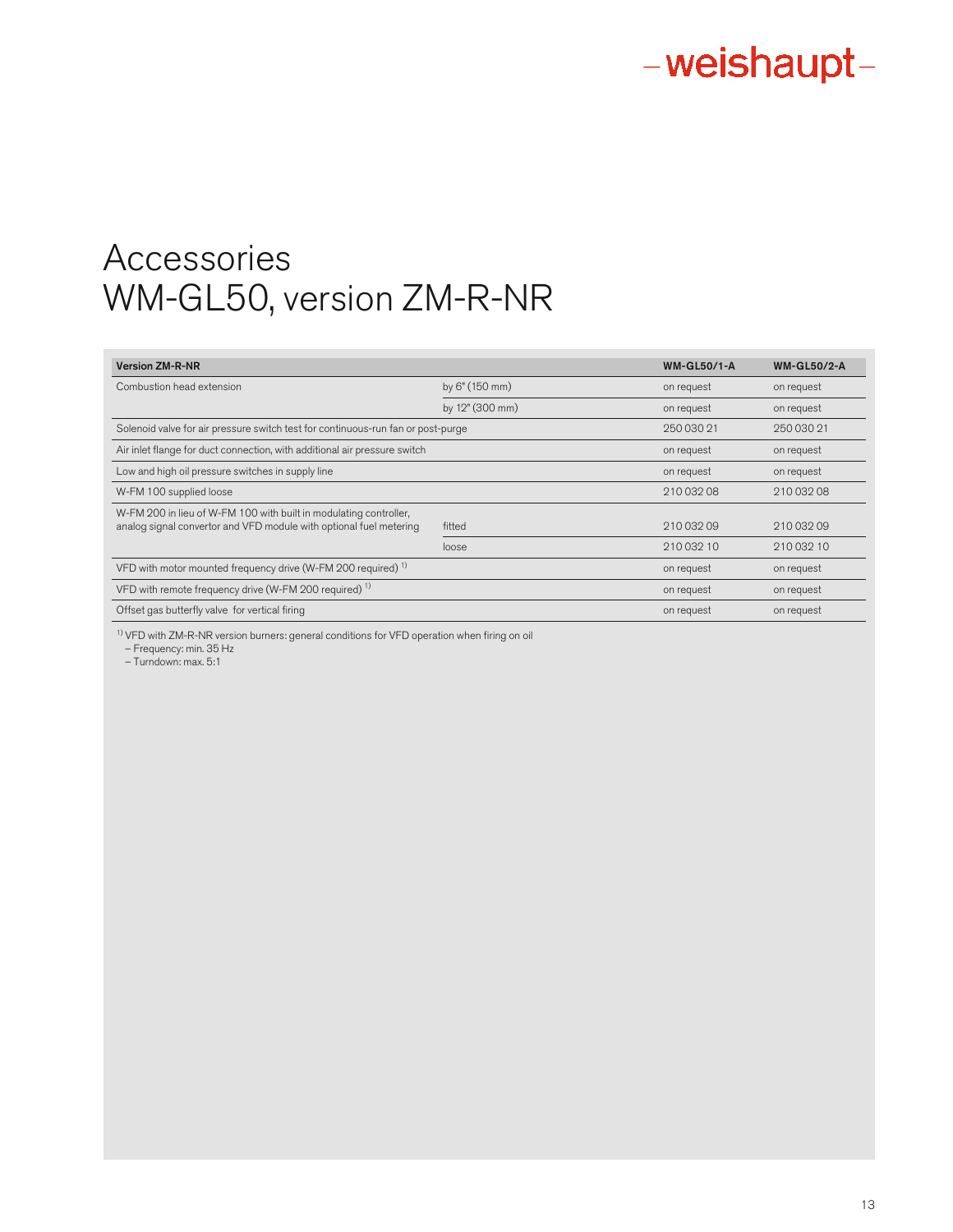### Technical data Oil burners

| Oil burners                                 |                                      | <b>WM-L50/1-A</b>             | <b>WM-L50/2-A</b>             |
|---------------------------------------------|--------------------------------------|-------------------------------|-------------------------------|
| Burner motor                                | Weishaupt model                      | WM-D160/240-2/16K5            | WM-D160/240-2/21K0            |
| Rated power                                 | $HP$ $(kW)$                          | 23(17.2)                      | 28(21)                        |
| Full load amps (FLA)                        | $A$ (@460 V)                         | 30                            | 34                            |
| Motor fuse $(\forall \Delta \text{ start})$ | A minimum                            | 50A (external)                | 50A (external)                |
| Speed (60 Hz)                               | rpm                                  | 3,580                         | 3,550                         |
| Combustion manager                          | model                                | <b>W-FM 100</b>               | <b>W-FM100</b>                |
| Flame monitoring                            | model                                | QRB                           | QRB                           |
| Oil actuator                                | model                                | <b>SQM45</b>                  | <b>SQM45</b>                  |
| Air/sliding sleeve actuator                 | model                                | SQM48                         | SQM48                         |
| Weight                                      | $\mathsf{lbs}(\mathsf{k}\mathsf{g})$ | 1,004(455)                    | 1,037 (470)                   |
| Integral pump<br>Max. flow rate             | model<br>GPH (I/h)                   | T <sub>3</sub><br>658 (2,490) | T <sub>3</sub><br>658 (2,490) |
| Oil hoses                                   | DN / Length                          | $1\degree$ / 50" (25 / 1300)  | $1\degree$ / 50" (25 / 1300)  |

### Voltages and frequencies:

The burners are equipped with three phase motor in 208 - 600 V, 60 Hz as standard. Different voltage and frequency are available upon request.

### Standard burner motor:

Insulation class F, protection IP 54.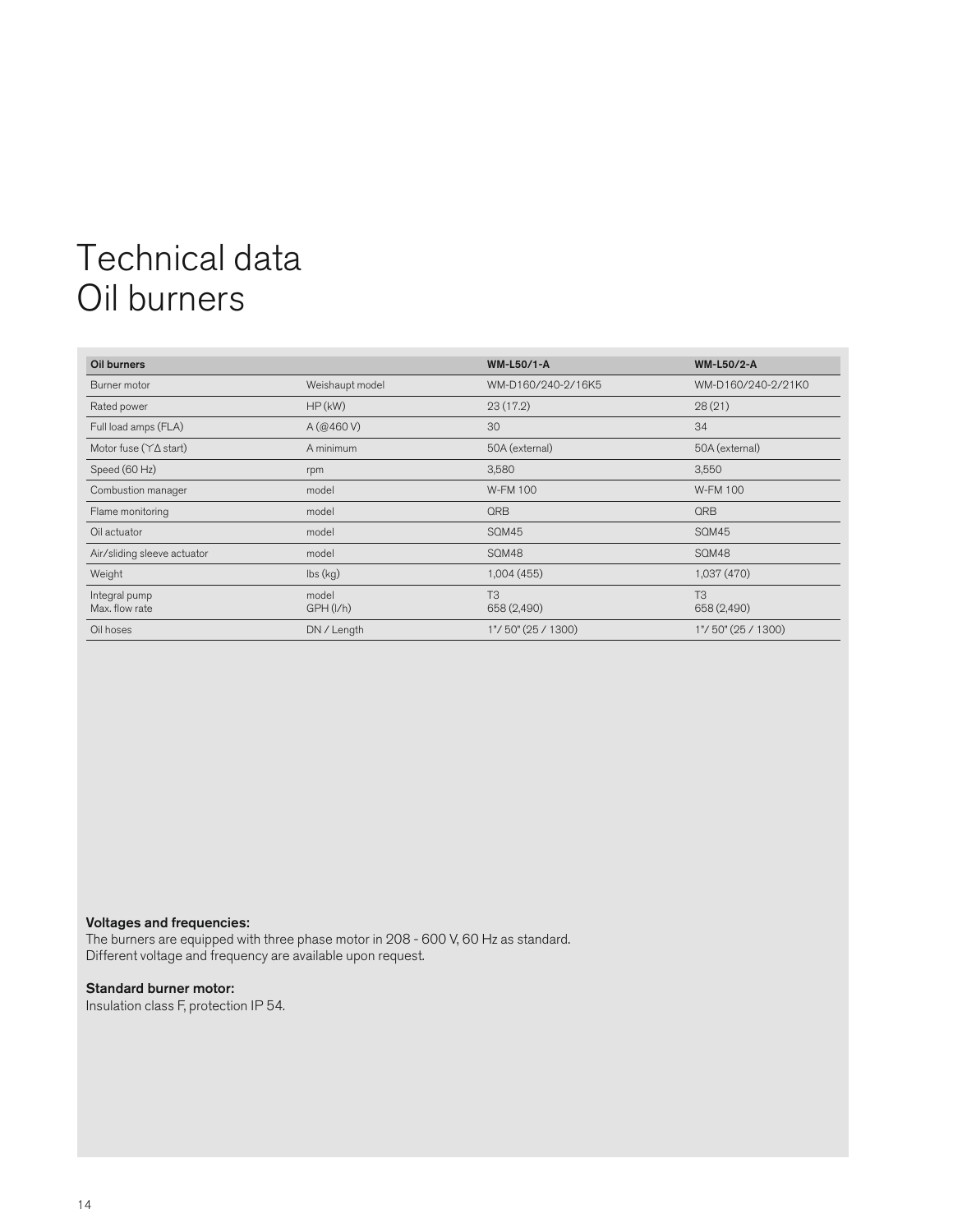### Technical data Gas and dual fuel burners

| <b>Gas burners</b>                           |                                      | <b>WM-G50/1-A</b>   | <b>WM-G50/2-A</b>   |
|----------------------------------------------|--------------------------------------|---------------------|---------------------|
| Burner motor                                 | Weishaupt model                      | WM-D 160/240-2/14K5 | WM-D 160/240-2/19K0 |
| Rated power                                  | $HP$ $(kW)$                          | 20(15)              | 25.4(19)            |
| Full load amps (FLA)                         | $A$ (@460 V)                         | 26                  | 31                  |
| Motor fuse $(\Upsilon \Delta \text{ start})$ | A minimum                            | 40A (external)      | 50A (external)      |
| Speed (60 Hz)                                | rpm                                  | 3.570               | 3.560               |
| Combustion manager                           | model                                | <b>W-FM100</b>      | <b>W-FM100</b>      |
| Flame monitoring                             | model                                | <b>ION</b>          | <b>ION</b>          |
| Gas actuator                                 | model                                | SQM45               | SQM45               |
| Air/sliding sleeve actuator                  | model                                | SQM48               | SQM48               |
| Weight (excl. gas train)                     | $\mathsf{lbs}(\mathsf{k}\mathsf{g})$ | 915(415)            | 948 (430)           |

| <b>Dual-fuel burners</b>                     |                                      | <b>WM-GL50/1-A</b>             | <b>WM-GL50/2-A</b>            |
|----------------------------------------------|--------------------------------------|--------------------------------|-------------------------------|
| Burner motor                                 | Weishaupt model                      | WM-D 160/240-2/16K5            | WM-D 160/240-2/21K0           |
| Rated power                                  | $HP$ $(kW)$                          | 23(17.2)                       | 28(21)                        |
| Full load amps (FLA)                         | $A$ (@460 V)                         | 30                             | 34                            |
| Motor fuse $(\Upsilon \Delta \text{ start})$ | A minimum                            | 50A (external)                 | 50A (external)                |
| Speed (60 Hz)                                | rpm                                  | 3,580                          | 3,550                         |
| Combustion manager                           | model                                | <b>W-FM 100</b>                | <b>W-FM100</b>                |
| Flame monitoring                             | model                                | QRI                            | QRI                           |
| Gas/oil actuator                             | model                                | SQM45                          | SQM45                         |
| Air/sliding sleeve actuator                  | model                                | SQM48                          | SQM48                         |
| Weight (excl. gas train)                     | $\mathsf{lbs}(\mathsf{k}\mathsf{g})$ | 1,015(460)                     | 1,048 (475)                   |
| Integral pump<br>Max, flow rate              | model<br>GPH (I/h)                   | T <sub>3</sub><br>658 (2,490)  | T <sub>3</sub><br>658 (2,490) |
| Oil hoses                                    | DN / Length                          | $1\frac{7}{2}$ 50" (25 / 1300) | 1"/50" (25 / 1300)            |

#### Voltages and frequencies:

The burners are equipped with three phase motor in 208 - 600 V, 60 Hz as standard. Different voltage and frequency are available upon request.

### Standard burner motor:

Insulation class F, protection IP 54.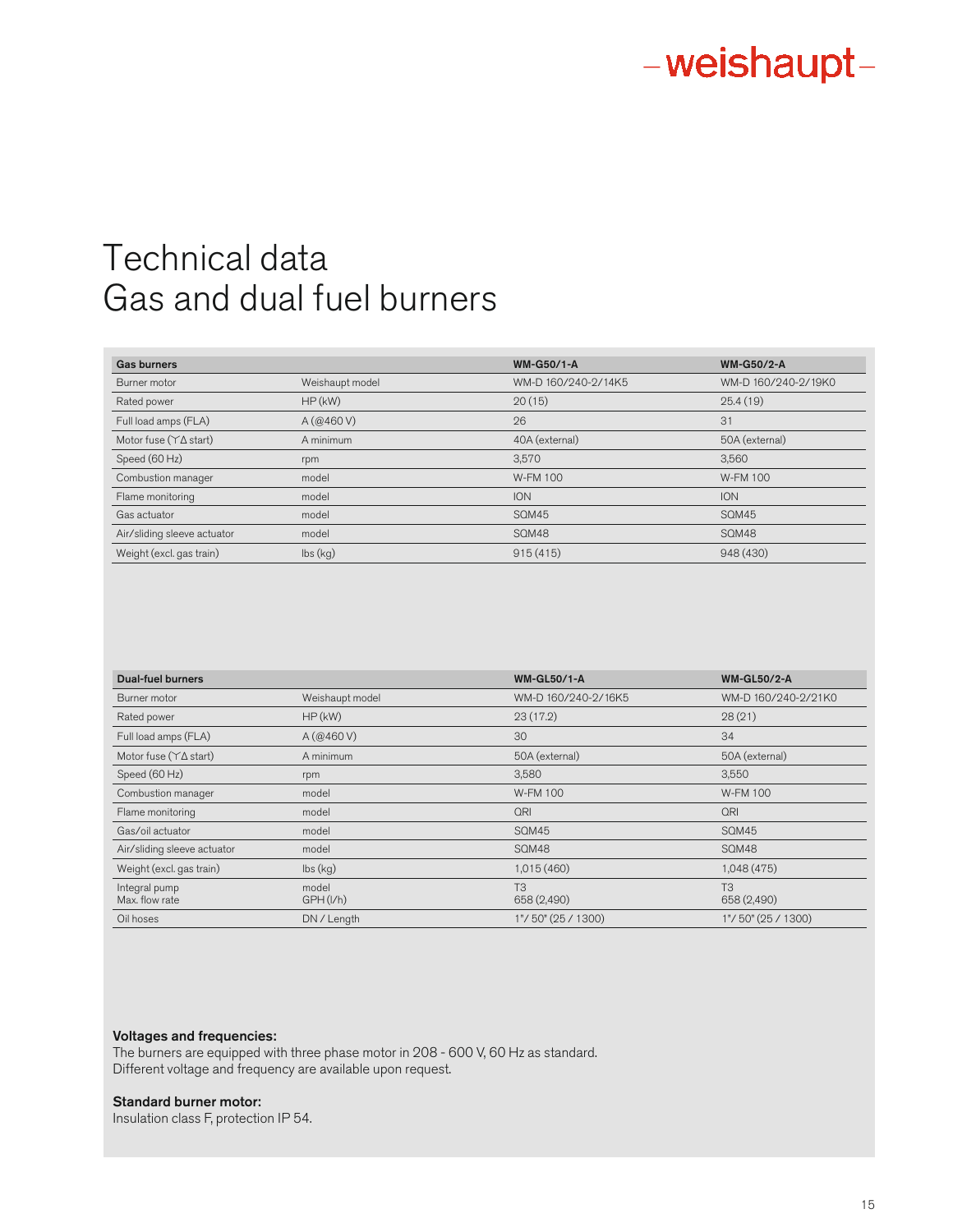### Fuel systems



- 1 Ball valve
- 1a Ball valve
- 
- 1b Ball valve on pilot gas train<br>2 Gas pressure regulator Gas pressure regulator
- 
- 2b Pilot gas pressure regulator<br>3 Low gas pressure switch 3 Low gas pressure switch
- 4 2 main gas SSOVs and 1 N/O vent valve
- 4b 2 pilot gas SSOVs and 1 N/O vent valve
- 
- 5 High gas pressure switch<br>5a High gas pressure switch
- 5a High gas pressure switch
- Gas butterfly valve 7 Burner

\* The above schematic shows typical gas train configuration only. The actual gas train configuration shipped with burner might differ depending on applicable codes/ regulation and application.

#### Gas train arrangement

For boiler with hinged door the gas train must be installed on the opposite side of the boiler door hinge.

### Gas train installation

Gas train must be mounted tension free. Do not compensate misalignment by over tightening. Distance between burner and gas valves should be as small as possible. Pay attention to the correct gas flow direction.

#### Gas train support

The gas train must be fixed and supported securely. They must not be allowed to vibrate during operation. Support suitable for the site should be fitted during installation.

#### Gas meter

For commissioning a gas meter is required to verify exact gas consumption.

### Gas train schematic\* Oil function schematics

Version ZM-R



- 
- 1 Strainer<br>2 Oil soler Oil solenoid valve in supply line
- 
- 3 Oil solenoid valve in return line<br>4 Nozzle head with spill type nozz
- 4 Nozzle head with spill type nozzle<br>5 Burner mounted oil pump 5 Burner mounted oil pump<br>6 Oil requilator
- Oil regulator
- 7 High oil pressure switch in return line
- 8 Low/High oil pressure switch in supply line (optional)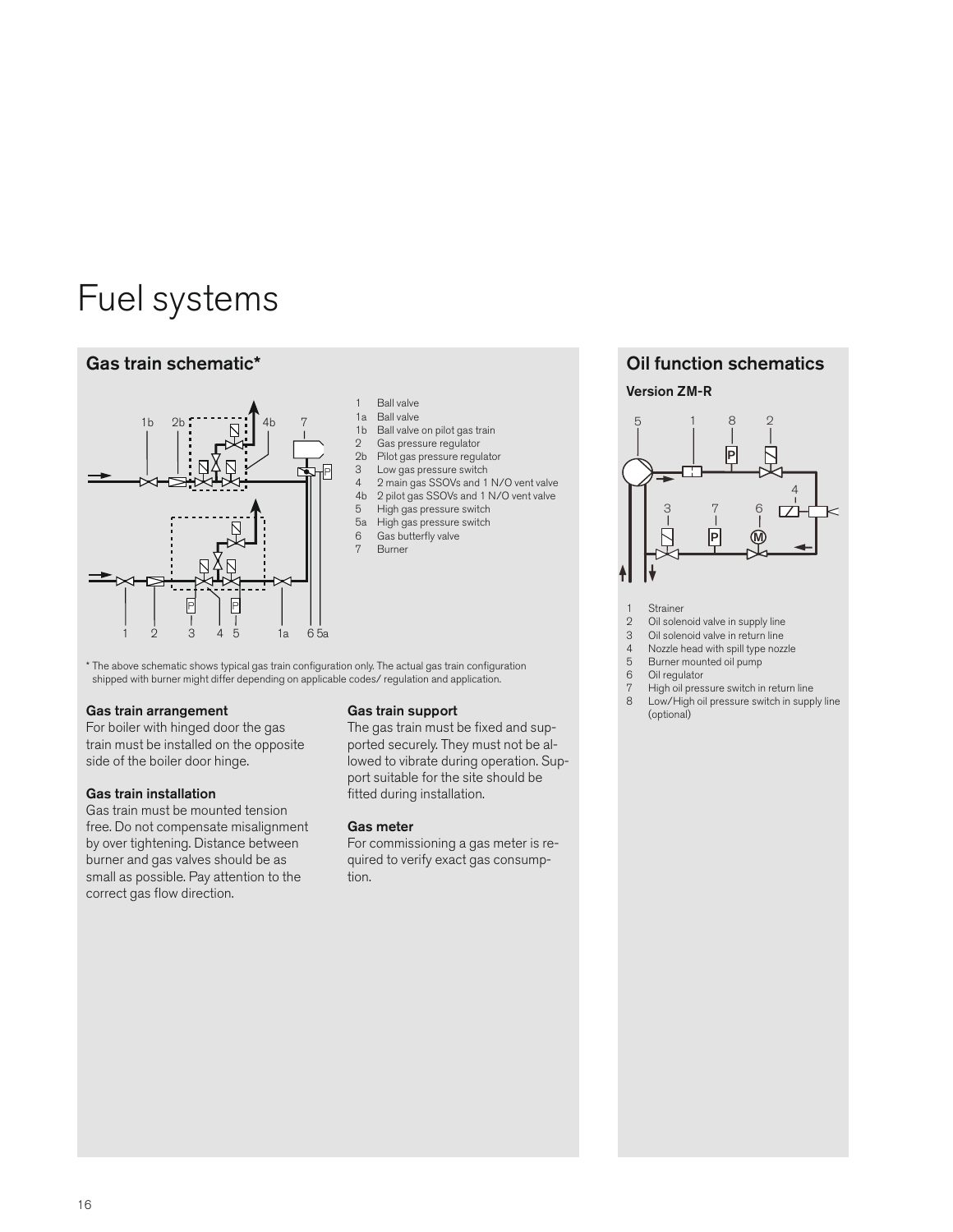### Dimensions

| d <sub>1</sub><br>h <sub>4</sub><br>$h_3$<br>Optional | μy<br>$ \vert$ $\vert$ $\vert$ $\vert$ |                                        |               | 0             |       | h <sub>1</sub><br>$\mathsf{h}_2$ | $d_2$<br>$b_6$   $b_4$ | 0.3"<br>$(8 \text{ mm})$ | q<br>U        | $12 -$<br>旵   | ò<br>÷        |                | b <sub>1</sub><br>b <sub>3</sub><br>Į<br>b <sub>2</sub><br>b <sub>5</sub><br>motor mounted VFD |
|-------------------------------------------------------|----------------------------------------|----------------------------------------|---------------|---------------|-------|----------------------------------|------------------------|--------------------------|---------------|---------------|---------------|----------------|------------------------------------------------------------------------------------------------|
| <b>Burner</b><br>model                                |                                        | Dimensions in inches and (mm)<br>$I_2$ | $I_3$         |               | $I_5$ | $b_1$                            | b <sub>2</sub>         | $b_3$                    | $b_4$         | $b_5$         | $b_6$         | $r_1$          | $r_2^*$                                                                                        |
| <b>WM-L50/1-AR</b>                                    | 63.6<br>(1616)                         | 45.1<br>(1146)                         | 17.4<br>(442) | 13.7<br>(348) |       | 28.8<br>(731)                    | 25.7<br>(654)          | 15.9<br>(403)            | 16.9<br>(430) | 27.7<br>(704) | 26.8<br>(680) | 57.8<br>(1467) | 57.1<br>(1450)                                                                                 |
| <b>WM-L50/2-AR</b>                                    | 64.4<br>(1636)                         | 45.9<br>(1166)                         | 18.0<br>(457) | 14.5<br>(368) |       | 28.8<br>(731)                    | 25.7<br>(654)          | 15.9<br>(403)            | 20.1<br>(510) | 27.7<br>(704) | 26.8<br>(680) | 57.8<br>(1467) | 57.1<br>(1450)                                                                                 |
| <b>WM-G50/1-A ZM-NR</b>                               | 63.6                                   | 45.1                                   | 17.4          | 13.7          | 7.0   | 24.8                             | 25.7                   | 15.9                     | 16.9          | 27.7          | 26.8          | 57.8           | 57.1                                                                                           |
|                                                       | (1616)                                 | (1146)                                 | (442)         | (348)         | (178) | (629)                            | (654)                  | (403)                    | (430)         | (704)         | (680)         | (1467)         | (1450)                                                                                         |
| <b>WM-G50/2-A ZM-NR</b>                               | 63.6                                   | 45.9                                   | 18.0          | 14.5          | 7.3   | 24.8                             | 25.7                   | 15.9                     | 20.1          | 27.7          | 26.8          | 57.8           | 57.1                                                                                           |
|                                                       | (1616)                                 | (1166)                                 | (457)         | (368)         | (186) | (629)                            | (654)                  | (403)                    | (510)         | (704)         | (680)         | (1467)         | (1450)                                                                                         |
| <b>WM-GL50/1-A ZM-R-NR</b>                            | 63.6                                   | 45.1                                   | 17.4          | 13.7          | 7.0   | 33.7                             | 25.7                   | 15.9                     | 16.9          | 27.7          | 26.8          | 60.4           | 57.1                                                                                           |
|                                                       | (1616)                                 | (1146)                                 | (442)         | (348)         | (178) | (856)                            | (654)                  | (403)                    | (430)         | (704)         | (680)         | (1533)         | (1450)                                                                                         |
| <b>WM-GL50/2-A ZM-R-NR</b>                            | 64.4                                   | 45.9                                   | 18.0          | 14.5          | 7.3   | 33.7                             | 25.7                   | 15.9                     | 20.1          | 27.7          | 26.8          | 60.4           | 57.1                                                                                           |
|                                                       | (1636)                                 | (1166)                                 | (457)         | (368)         | (186) | (856)                            | (654)                  | (403)                    | (510)         | (704)         | (680)         | (1533)         | (1450)                                                                                         |

All dimensions are approximate only. Weishaupt reserves the right to make changes in light of future developments.

\* Without variable frequency drive (VFD)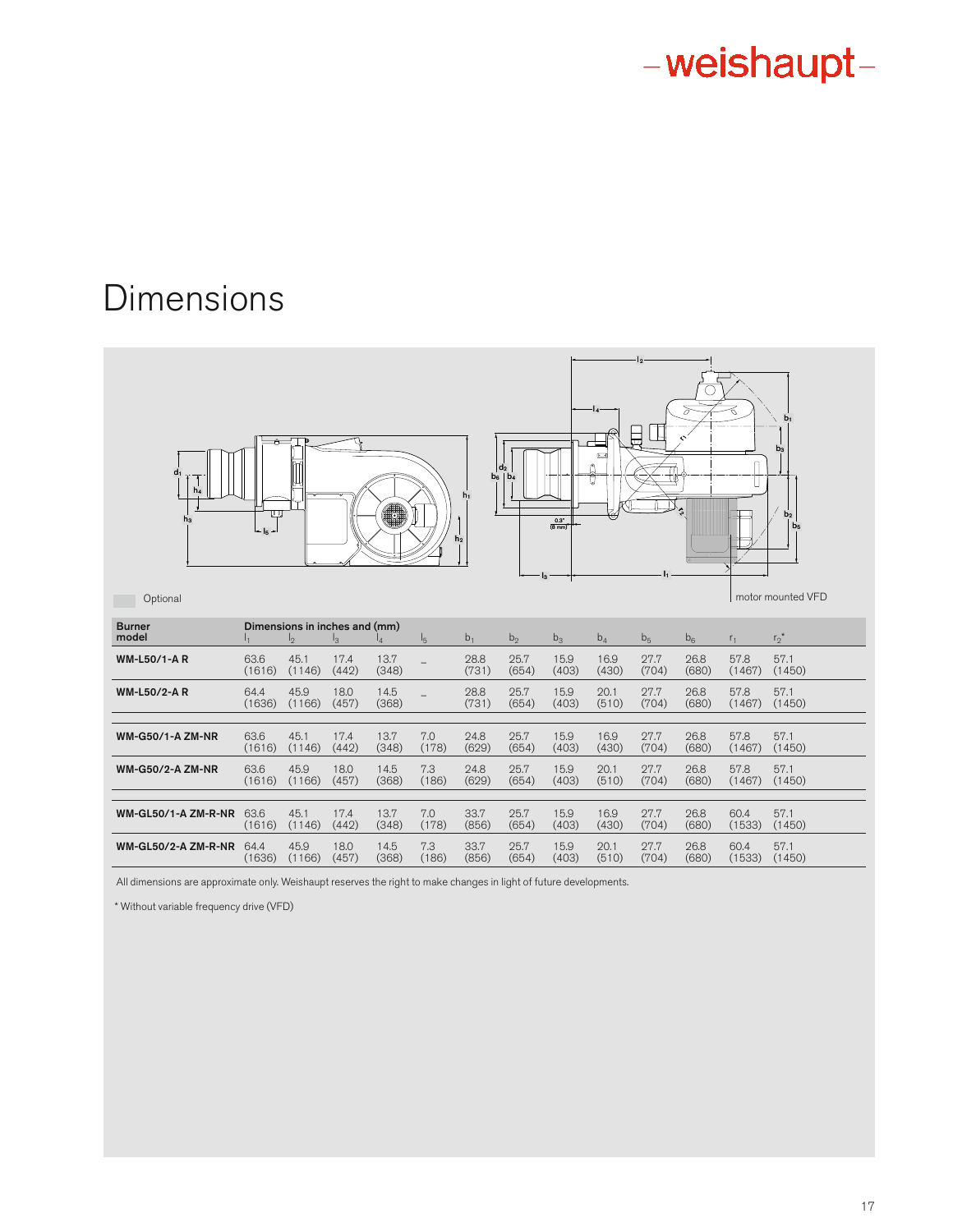### Dimensions



All dimensions are approximate only. Weishaupt reserves the right to make changes in light of future developments.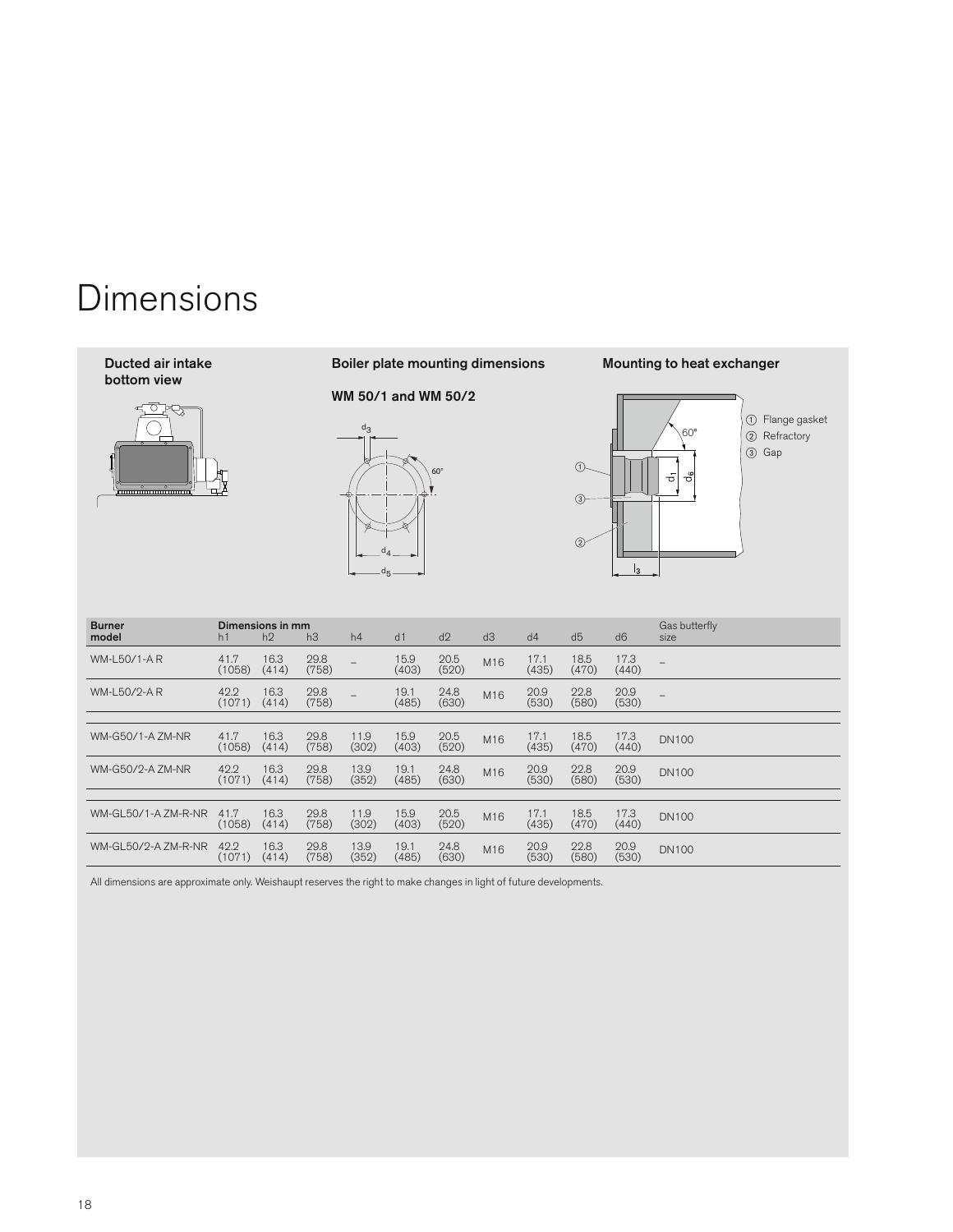19 19

That is not a Facade. Weishaupt has been one of the leading company in heating and combustion industry since years with headquarter in Schwendi and branches all over the world. That is Reliability.



#### *Weishaupt is Reliability.*

*The family business in Schwendi was established by Max Weishaupt in 1932. Represented in 55 countries by branch offices and subsidiaries Weishaupt is international leader in the areas of combustion technology and heating applications.* 

*Trustworthy, quality, good customer service, innovation and experience are values on which the Pioneer Max Weishaupt established his company. All this combined in a word is reliability.* 

*Therefore stands Weishaupt today.*

TU!